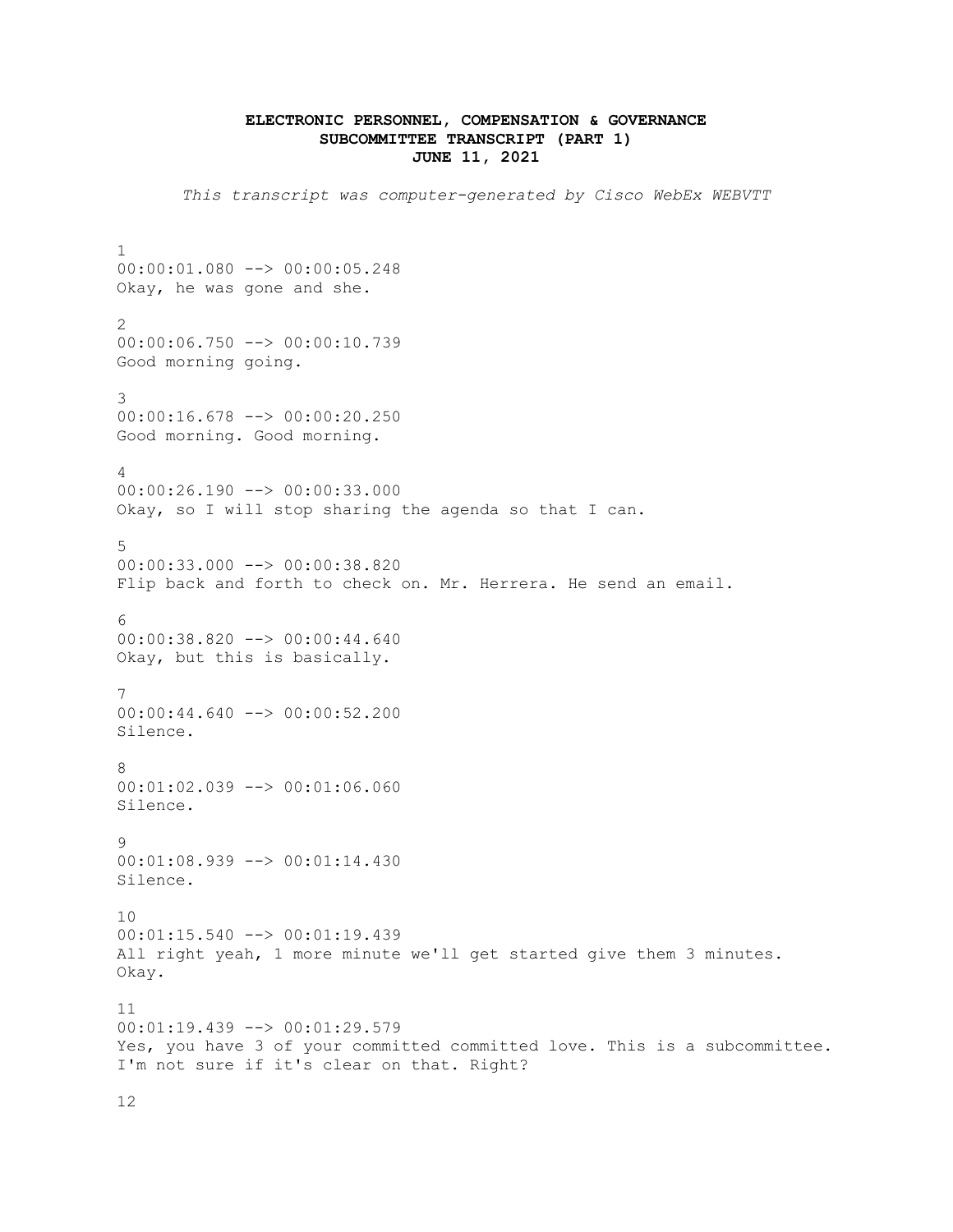00:01:29.579 --> 00:01:34.560 Thank you. 13 00:01:34.560 --> 00:01:38.280 Okay, Mr. where it's coming in. All right. 14 00:01:38.280 --> 00:01:41.609 Okay, for traffic. 15 00:01:41.609 --> 00:01:44.939 I'm starting stream names. 16 00:01:44.939 --> 00:01:52.319 Good morning. 17 00:01:53.549 --> 00:01:56.849 Good morning. 18 00:01:56.849 --> 00:02:02.280 There she is, and he's still hiding we are alive and we are recording. 19 00:02:03.299 --> 00:02:13.229 Thank you. Well, good morning. Everyone welcome. And I'm glad you guys got up early an hour earlier, but I won't hold. 20  $00:02:13.229$  -->  $00:02:16.560$ That's my living in the central. 21 00:02:16.560 --> 00:02:25.560 But we can cause me to order right now it is 8 all 3 of 933 833 my time.  $22$ 00:02:25.560 --> 00:02:30.689 Bro call Dr. is so we started. 23 00:02:30.689 --> 00:02:36.479 Yes, good morning again. Mr. gray and.  $24$ 00:02:39.360 --> 00:02:43.979 Dr. Valley. 25 00:02:43.979 --> 00:02:47.129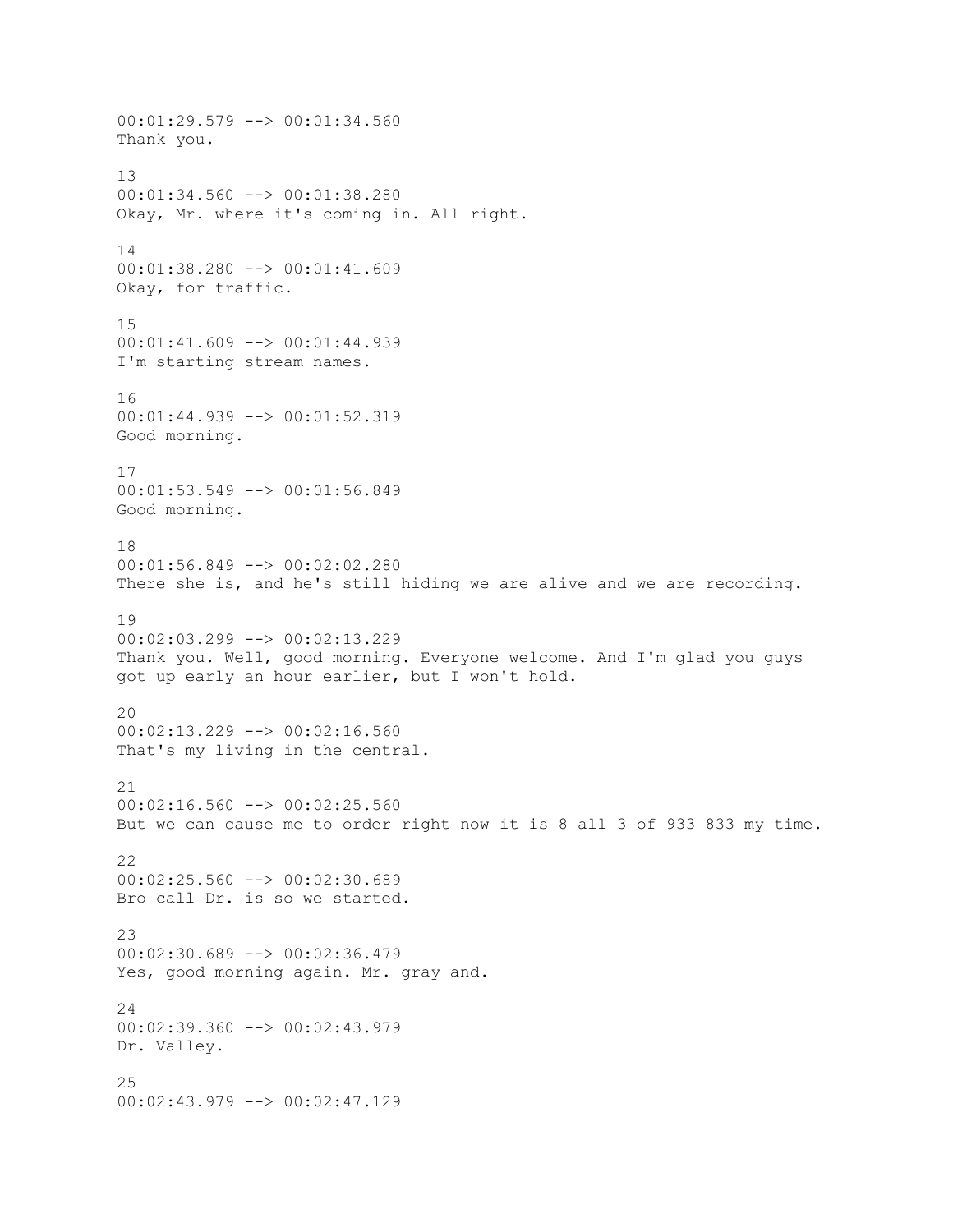The ground. 26 00:02:47.129 --> 00:02:53.849 I keep losing everyone. I'm sorry. Yes. I'm just going to move to a different location. 27 00:02:53.849 --> 00:02:57.930 Okay, this Gordon. 28 00:02:57.930 --> 00:03:01.949 Yeah, I'm here. Mr. 29 00:03:01.949 --> 00:03:10.860 Yes, I'm here. Okay, that is the roll call visit subcommittee of the personnel compensation and government. 30 00:03:10.860 --> 00:03:16.439 Thank you very much an invitation from, I think, are. 31 00:03:16.439 --> 00:03:21.960 Around we get going. Okay, I'll let us pray. 32 00:03:21.960 --> 00:03:36.895 Do what I thank you for bringing together all the gift skills and talents that you've deposited into each of us so that we may use it for the furtherance of the Virginia State University. So, I pray right now. Lord God that you'll give us wisdom and discernment to be able to make great decisions in the name of Jesus that I pray. 33 00:03:37.705 --> 00:03:38.155 Amen. 34 00:03:38.520 --> 00:03:45.719 Amen, Amen, we have agenda you've seen already is very, very swift and quick. 35 00:03:45.719 --> 00:03:49.439 I have a pool of the agenda please. 36 00:03:49.439 --> 00:03:55.289 So, move on. 37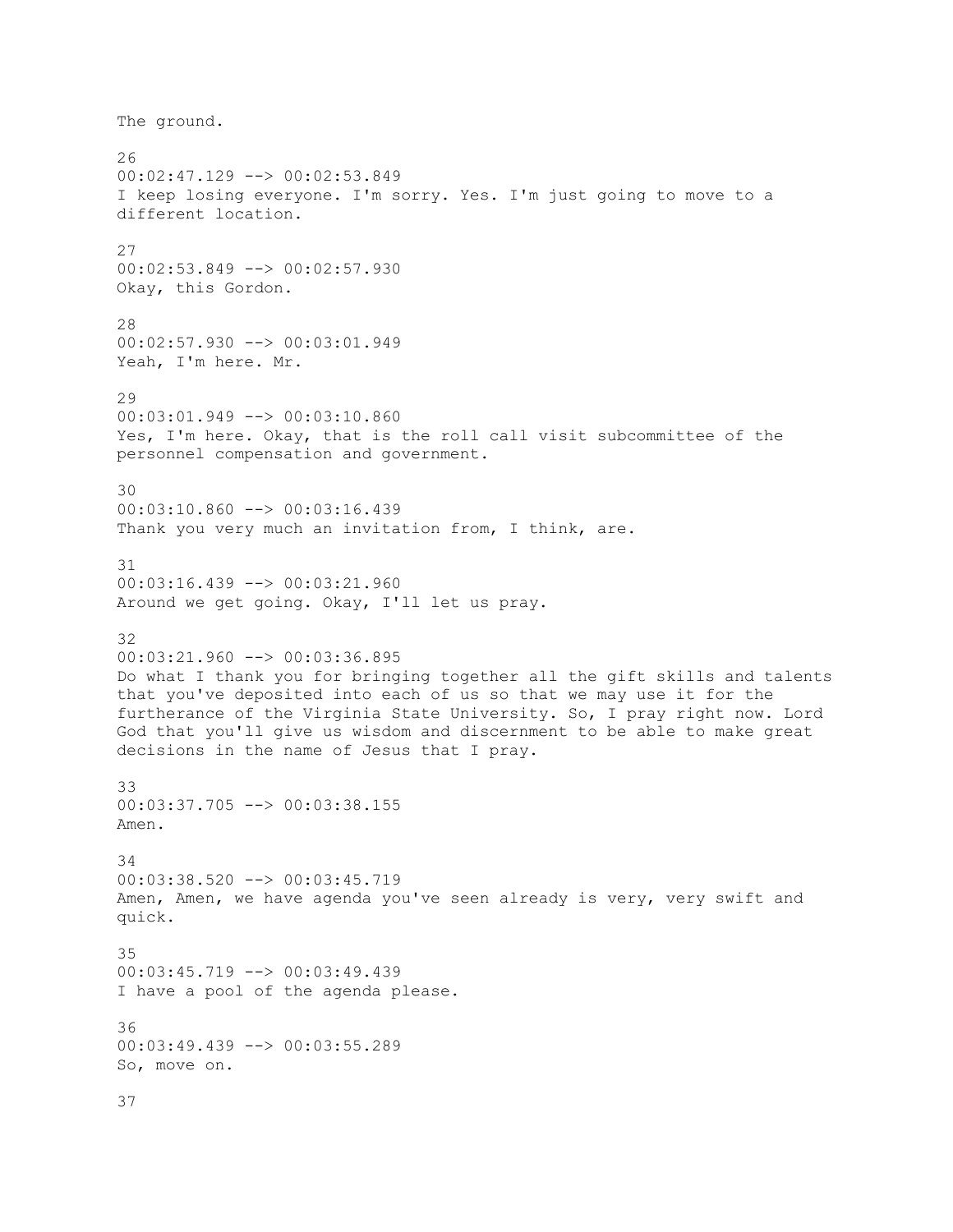00:03:55.289 --> 00:04:05.490 So, we have in all in favor say I have on that to decorate or? No. 38 00:04:05.490 --> 00:04:10.530 Yes, sir. 39 00:04:14.129 --> 00:04:17.550 Okay, Mr. yes. 40 00:04:18.990 --> 00:04:23.009 Brown? Yes, Gordon. 41 00:04:23.009 --> 00:04:27.358 Yes, Mr. yes. 42 00:04:28.584 --> 00:04:41.574 Thank you there are no previous meeting notes that I'm aware of so let's go ahead and move on. Can we move into closed session? Get approval on that? Please. 43 00:04:42.418 --> 00:04:46.108 Okay. 44 00:04:48.598 --> 00:04:56.548 On behalf of the chair, I moved that the committee convene a closed meeting pursuant to section 2.2. 45 00:04:57.629 --> 00:05:01.259 Excuse me, I seem to have lost. 46 00:05:01.259 --> 00:05:06.778 New verbiage. Yeah. 47 00:05:07.014 --> 00:05:07.884 On behalf of the chair, 48 00:05:07.884 --> 00:05:22.824 I moved that to committed convene a closed meeting facilities section 2.2 dash 3711 a 1 of the code of Virginia to discuss personnel matters specifically discussion of President's salary as a follow up to the full board annual performance evaluation for 20,202,021.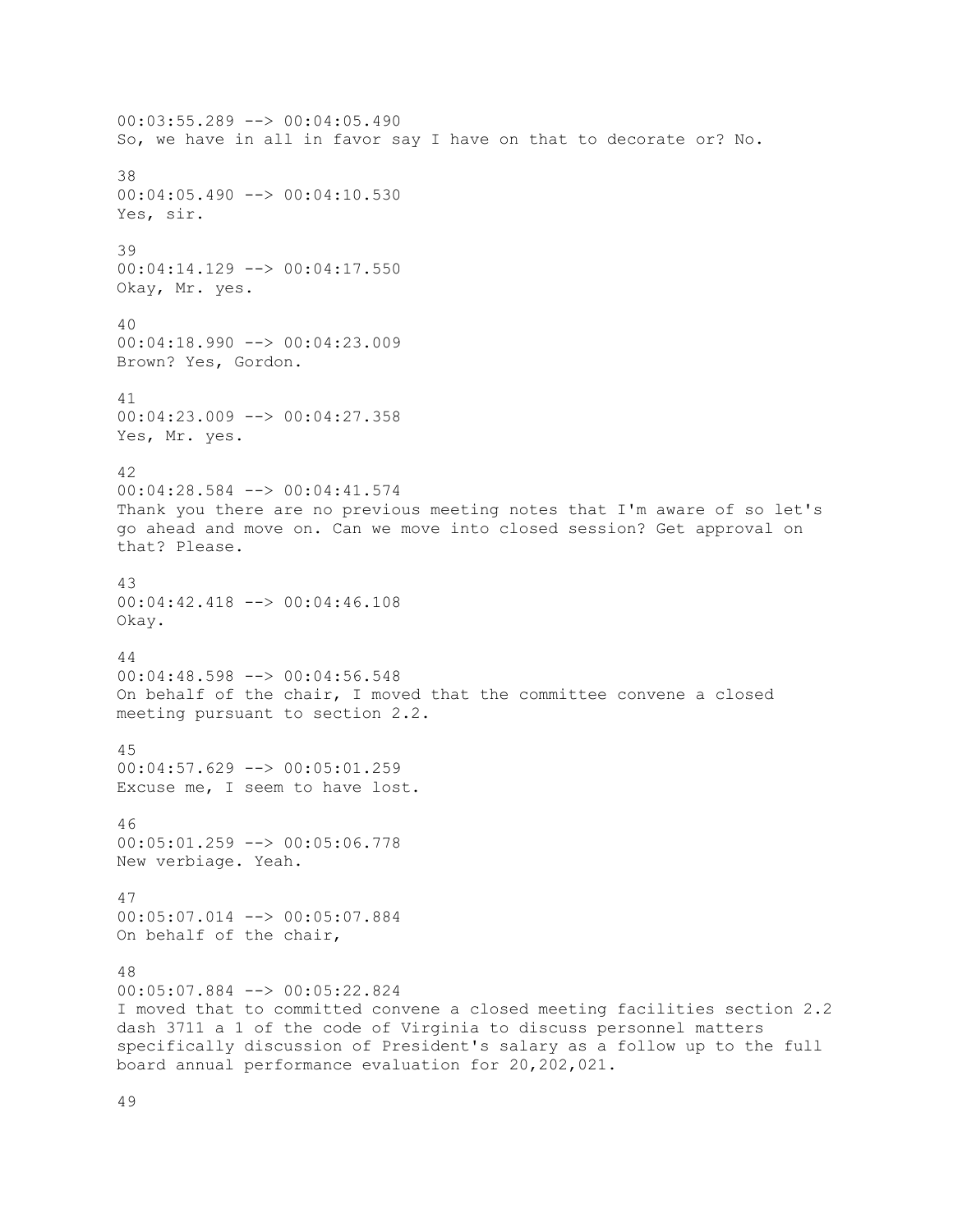00:05:27.418 --> 00:05:37.019 Additionally, I moved that Deb love senior to the attorney general education section and Dr board liaison. 50 00:05:37.019 --> 00:05:42.119 Attend the closed meeting, because their presence in the closed meeting is being necessary. 51 00:05:42.119 --> 00:05:47.399 And or their presence will aid the board in this consideration of this matter. 52 00:05:52.528 --> 00:05:56.759 That is. 53 00:05:56.759 --> 00:06:00.988 All those in favor aye, let's go by. 54 00:06:07.499 --> 00:06:11.249 Did we have a 2nd to that motion? 55 00:06:11.249 --> 00:06:16.259 2nd, is. 56 00:06:16.259 --> 00:06:21.899 2nd, but that's brown. 57 00:06:21.899 --> 00:06:25.199 Okay, thank you. Thank you. 58 00:06:25.199 --> 00:06:29.399 Okay, Mr glance at them yes. 59 00:06:29.399 --> 00:06:33.538 Mr. excuse me Dr. brown? Yes. 60 00:06:33.538 --> 00:06:38.129 It's going yes. Mr. rela. 61  $00:06:38.129$  -->  $00:06:43.619$ Yes, okay. And thank you. Let us take 1 moment.